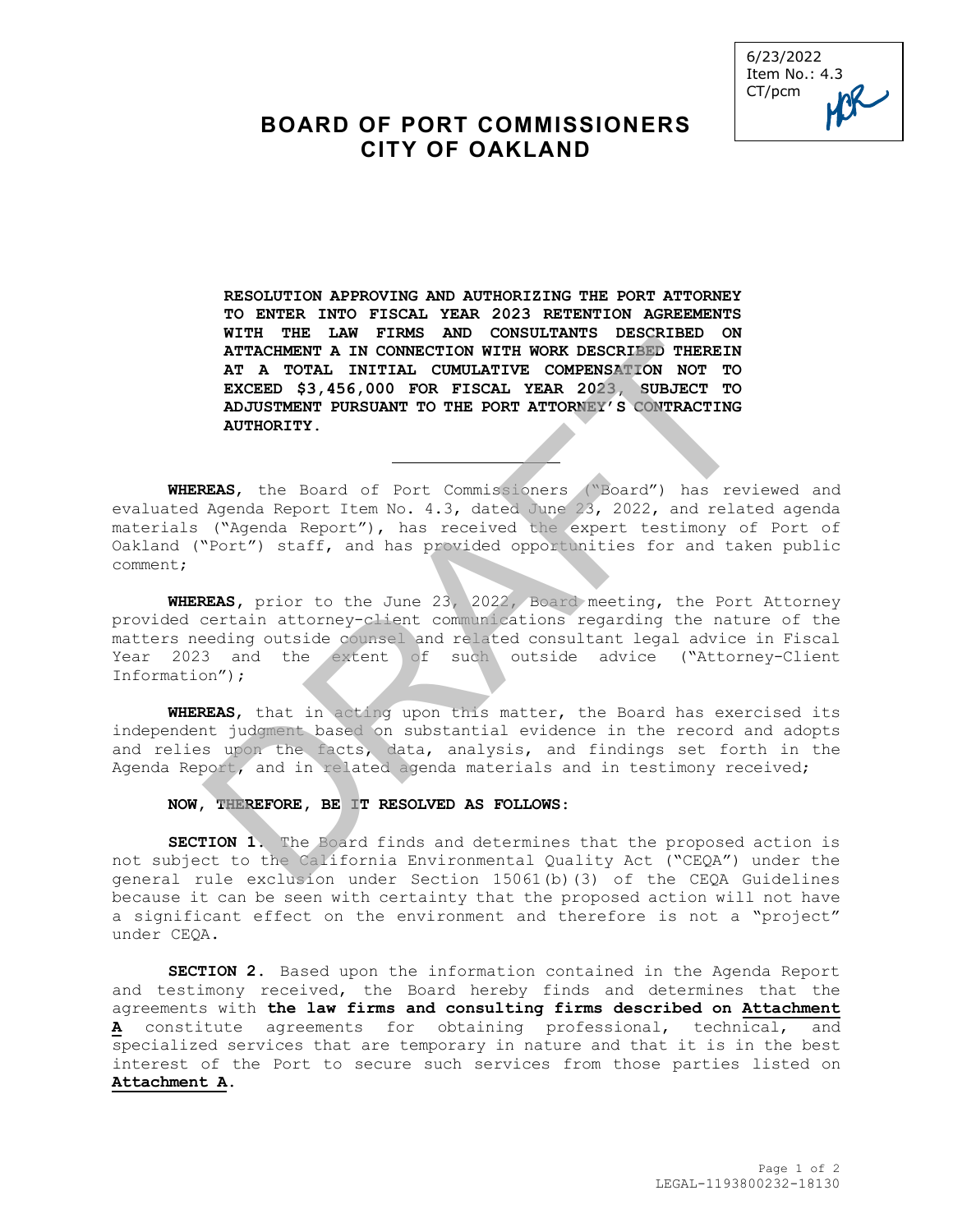### **SECTION 3.** The Board hereby:

A. Approves the appointment of **the law firms described on the Attachment A**, as Special Counsel, part-time, pursuant to the provisions of Section 6.05 of Port Ordinance No. 867, as well as the consulting firms described on **Attachment A** to render expert assistance to the Port Attorney in connection with the matters described on **Attachment A;** the compensation of and reimbursement for out-of-pocket expenses incurred by said Special Counsel and consultants to be made from time to time as approved by the Port Attorney, up to, but not to exceed the amounts per firm per matter as provided in the Attorney-Client Information, in the initial total cumulative amount of \$3,456,000 for Fiscal Year 2023, all subject to adjustment during Fiscal Year 2023 by the Port Attorney for additional amounts or for additional firms under her contracting authority or by further Board action.

B. Authorizes the Port Attorney to execute the agreements with the law firms and consulting firms listed on **Attachment A.**

**SECTION 4.** This resolution is not evidence of and does not create or constitute (a) a contract, or the grant of any right, entitlement or property interest, or (b) any obligation or liability on the part of the Board or any officer or employee of the Port. Unless and until a separate written agreement is duly executed on behalf of the Board as authorized by this resolution, is signed as approved as to form and legality by the Port Attorney, and is delivered to other contracting party, there shall be no valid or effective agreement. ear 2023 by the Port Attorney for additional amounts<br>1 firms under her contracting authority or by further Boar<br>B. Authorizes the Port Attorney to execute the agreem<br>100 A. This resolution is not widen on **Attachment A.**<br>1

**SECTION 5.** This resolution shall be effective immediately upon adoption by the Board.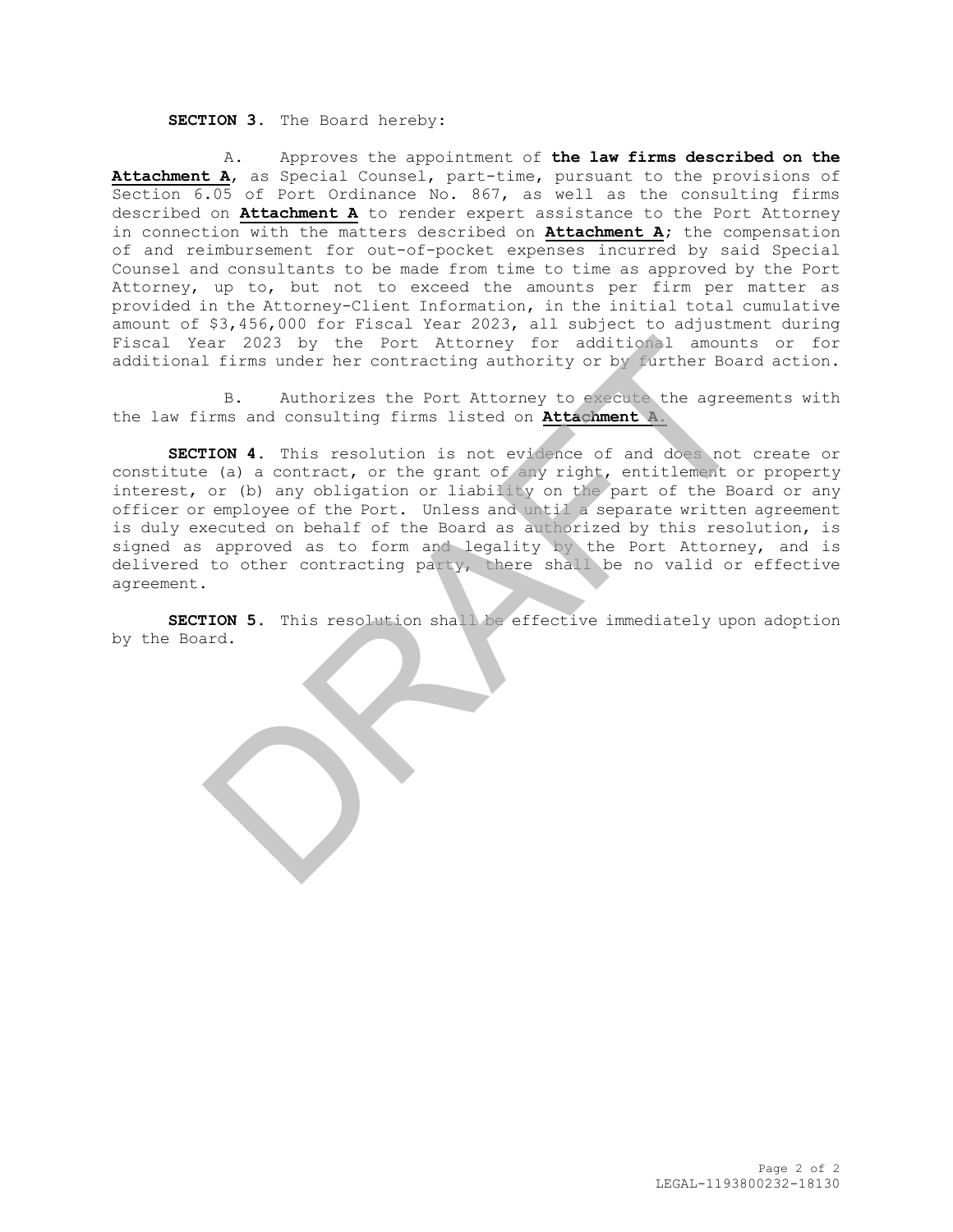# **ATTACHMENT A**

### **PORT ATTORNEY'S OFFICE OUTSIDE COUNSEL/CONSULTING FIRMS FY2022-23**

| LAW FIRM/CONSULTING FIRM/COST<br><b>ITEMS</b>                   | <b>MATTER NAMES</b>                                              |
|-----------------------------------------------------------------|------------------------------------------------------------------|
| Anderson & Krieger LLP (Cambridge,<br>MA)                       |                                                                  |
|                                                                 | <b>Aviation Regulatory Matters/ Airport Projects</b>             |
| <b>Andrada &amp; Associates (Oakland)</b>                       |                                                                  |
|                                                                 | <b>General Claims and Litigation</b>                             |
|                                                                 | <b>Francisco v. Port</b>                                         |
| <b>Best Best &amp; Krieger (Walnut Creek)</b>                   |                                                                  |
|                                                                 | <b>Airport Construction Advice</b>                               |
|                                                                 | <b>Harbor Turning Basin Project</b>                              |
|                                                                 | Litigation                                                       |
|                                                                 | <b>Howard Terminal (Litigation)</b>                              |
|                                                                 | <b>Utility Rates</b>                                             |
| <b>Buchalter, a Professional Corporation</b><br>(San Francisco) |                                                                  |
|                                                                 | Litigation (including bankruptcy)                                |
| <b>Donahue Fitzgerald (Oakland)</b>                             |                                                                  |
|                                                                 | <b>Real Estate/Leasing Advice</b>                                |
| Duncan Weinberg, Genzer, Pembroke,<br>P.C. (Washington, DC)     |                                                                  |
|                                                                 | <b>Power Utility Advice</b>                                      |
| <b>Environmental General Counsel</b><br>(Berkeley)              |                                                                  |
|                                                                 | <b>Environmental Pollution Issues: Howard Terminal</b>           |
| <b>Faegre Drinker Biddle &amp; Reath LLP (Los</b><br>Angeles)   |                                                                  |
|                                                                 | <b>Benefits</b>                                                  |
| Farella Braun + Martel LLP (San<br>Francisco)                   |                                                                  |
|                                                                 | <b>General Risk Management and Cost Recovery Advice</b>          |
|                                                                 | <b>GASB 49 Cost Recovery Claims Against Insurance</b>            |
|                                                                 | <b>Carriers/Insurance Advice Related to Pollution Conditions</b> |
| <b>Goldfarb &amp; Lipman LLP (Oakland)</b>                      |                                                                  |
|                                                                 | <b>Howard Terminal Real Estate Advice</b>                        |
| Hanson Bridgett (San Francisco)                                 |                                                                  |
|                                                                 | <b>Employment Advice</b>                                         |
|                                                                 | <b>Employment Claims/Litigation</b>                              |
|                                                                 | <b>Copyrights/Trademarks/Intellectual Property Advice</b>        |
| Hogan Lovells US LLP (Washington, DC)                           |                                                                  |
|                                                                 | <b>Railroad/Surface Transportation Board Advice</b>              |
| Jenner & Block (Los Angeles)                                    |                                                                  |
|                                                                 | <b>Drinking Water</b>                                            |
|                                                                 | <b>Air Quality</b>                                               |
|                                                                 | <b>Howard Terminal (Litigation)</b>                              |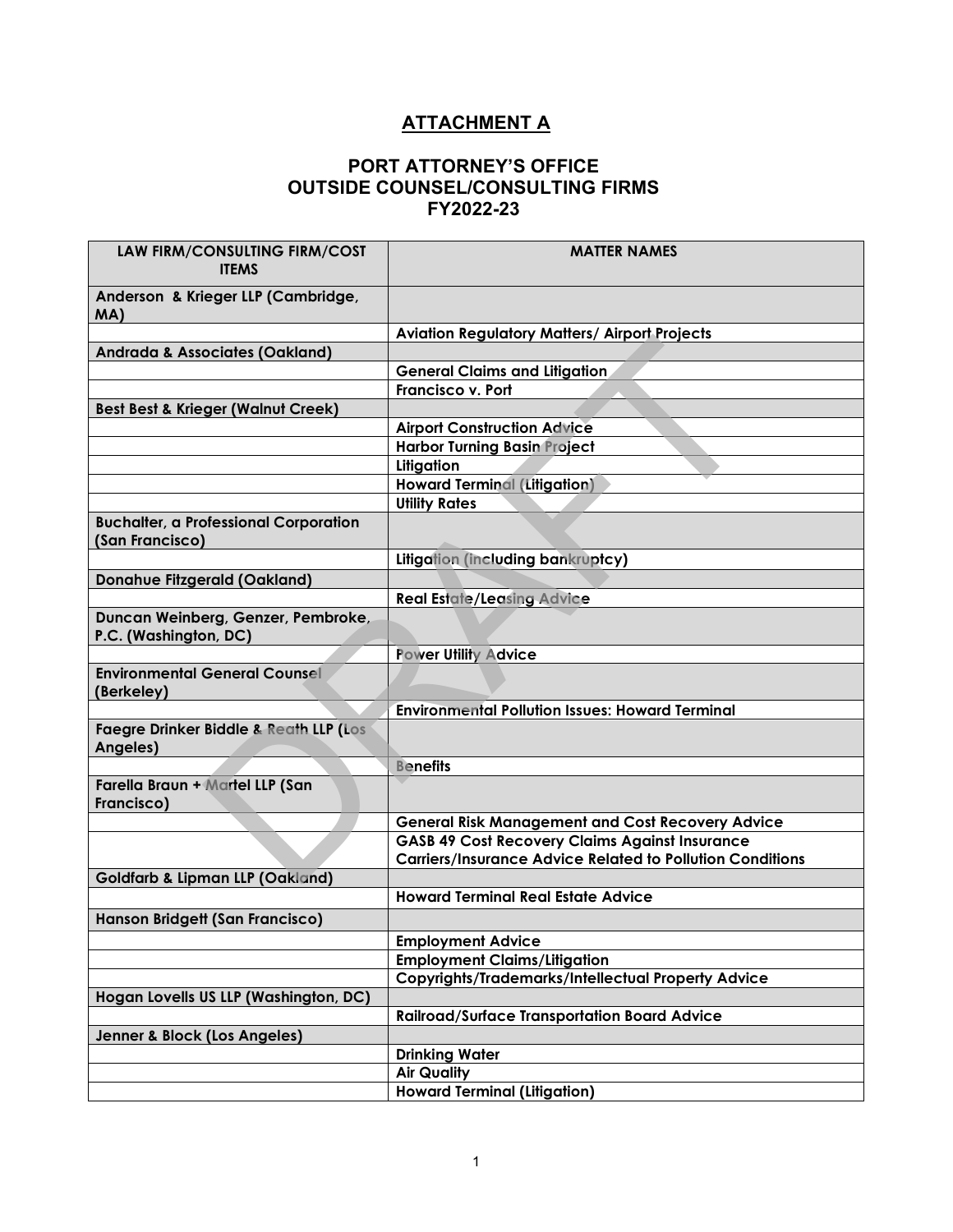| LAW FIRM/CONSULTING FIRM/COST<br><b>ITEMS</b>               | <b>MATTER NAMES</b>                                                                                           |
|-------------------------------------------------------------|---------------------------------------------------------------------------------------------------------------|
| Laughlin Falbo Levy & Morell (Oakland)                      |                                                                                                               |
|                                                             | <b>Workers' Compensation</b>                                                                                  |
| Law Office of Clare M. Gibson (Oakland)                     |                                                                                                               |
|                                                             | <b>Public Works Contracting Advice (General)</b>                                                              |
|                                                             | <b>Bid/Proposal Protests Advice</b>                                                                           |
| <b>Mullen &amp; Filippi (Oakland)</b>                       |                                                                                                               |
|                                                             | <b>Workers' Compensation</b>                                                                                  |
| <b>Newmeyer &amp; Dillion</b>                               |                                                                                                               |
|                                                             | <b>General Claims and Litigation</b>                                                                          |
| O'Melveny & Myers LLP (Los Angeles)                         |                                                                                                               |
|                                                             | <b>Bond/Finance Matter</b>                                                                                    |
| <b>Orrick Herrington &amp; Sutcliffe (San</b><br>Francisco) |                                                                                                               |
|                                                             | <b>Bond/Tax/Finance Matters</b>                                                                               |
| Perkins Coie LLP (San Francisco)                            |                                                                                                               |
|                                                             | <b>Eagle Rock Aggregates</b>                                                                                  |
|                                                             | <b>Airport Projects</b>                                                                                       |
|                                                             | <b>Turning Basin</b>                                                                                          |
| <b>Ramsey Law Group (Lafayette)</b>                         |                                                                                                               |
|                                                             | <b>General Commercial Collection and Litigation (Unlawful</b><br>Detainers, etc.)                             |
| <b>Richard Thorson Grave &amp; Royer LLP</b><br>(Oakland)   |                                                                                                               |
|                                                             | <b>Workers' Compensation</b>                                                                                  |
| <b>Rudder Law Group (Alameda)</b>                           |                                                                                                               |
|                                                             | <b>Aviation Regulations and Permitting</b>                                                                    |
|                                                             | <b>EPA Administrative Order and Sanitary Sewer Issues</b>                                                     |
|                                                             | <b>Ethics/Governance/Municipal Affairs</b>                                                                    |
|                                                             | Port Codes, CEQA Guidelines, and Other Policy Assistance                                                      |
|                                                             | Howard Terminal Advice (includes Tidelands Trust & BCDC)                                                      |
|                                                             | Oak to Ninth (Real Estate Advice)                                                                             |
|                                                             | Dredging and 50-foot Dredging Project closeout                                                                |
|                                                             | Regulatory Agency & Other Claims (BCDC, Corps, RWQCB, etc.)                                                   |
|                                                             | <b>JLS Common Area Operator claims</b>                                                                        |
|                                                             | <b>Port Ethics Training</b>                                                                                   |
| Saul Ewing Arnstein & Lehr LLP (D.C.)                       |                                                                                                               |
|                                                             | <b>Shipping Act Advice; Terminal Leasing Efficiency</b><br><b>Issues/Operations (Shipping Act/FMC Advice)</b> |
| Sloan Sakai Yeung & Wong LLP<br>(Berkeley)                  |                                                                                                               |
|                                                             | Labor Negotiations/Labor Advice                                                                               |
|                                                             | <b>Litigation and Employment Claims</b>                                                                       |
| <b>Sweet &amp; Walker (San Francisco)</b>                   |                                                                                                               |
|                                                             | <b>Collection Matters</b>                                                                                     |
| <b>Wendel Rosen LLP (Oakland)</b>                           |                                                                                                               |
|                                                             | Anticipated Litigation, Strategies & Appeals/Other Advice<br>(including OAB)                                  |
|                                                             | <b>Clean Water/Environmental Regulatory Advice</b>                                                            |
|                                                             | <b>PRP Cost Recovery</b>                                                                                      |